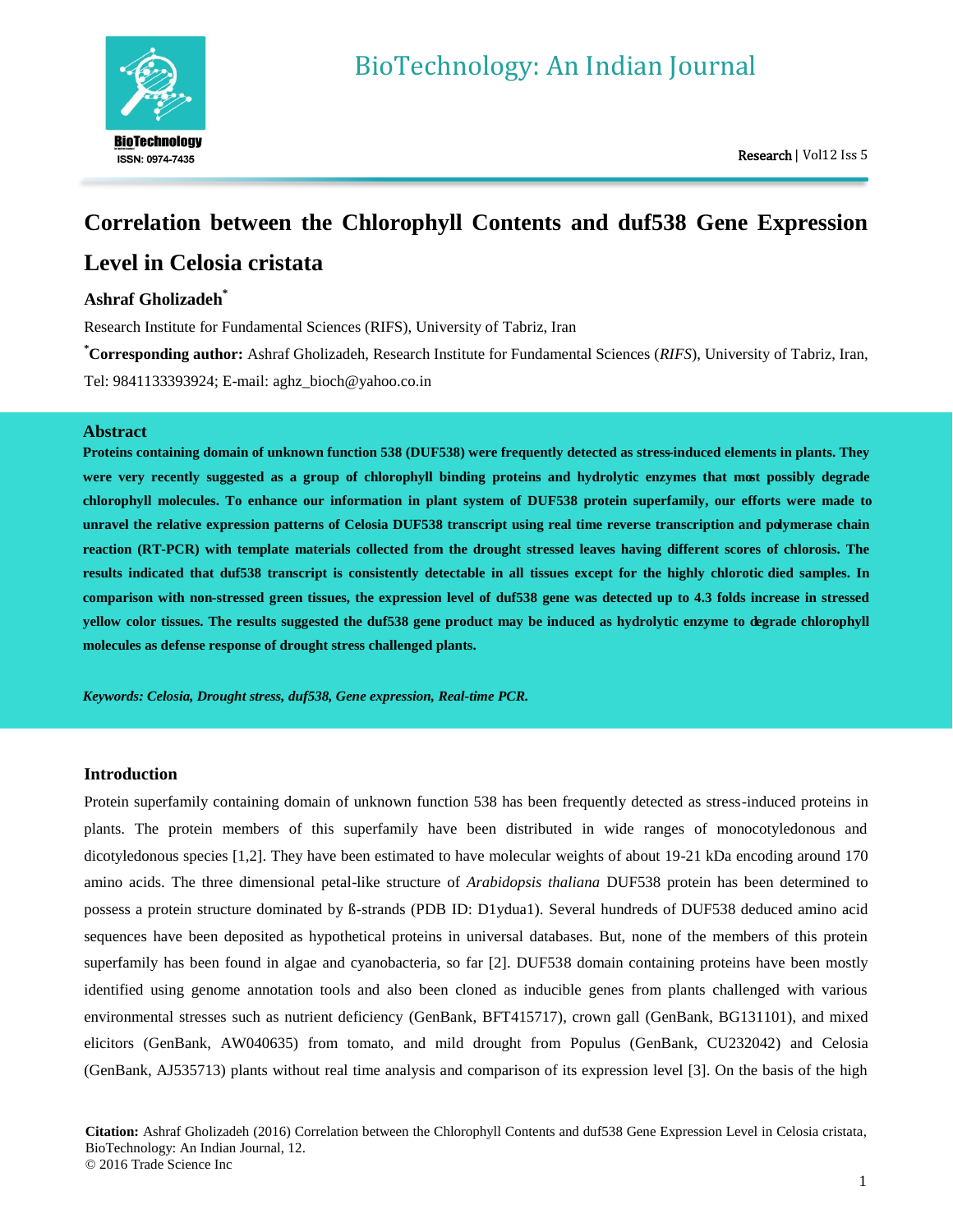phosphorylation potential, DUF538 proteins have been predicted to play important as regulatory element in different stresschallenged plants [4]. Then after, by using a plant tissue abrading material, it has been revealed that the exogenously applied fusion form of a DUF538 protein activates the redox system of the plant cells [5].

In a recent study, DUF538 proteins have been suggested to act as bactericidal factors and affect the bacterial growth rates possibly through the binding to lipopolysaccharide molecules on the outer leaflet of the bacterial membranes as like as bactericidal permeability increasing proteins in mammalians innate immune system [6]. Besides this, by using the bioinformatics tools, DUF538 tertiary structures was predicted to be similar to the esterase-type hydrolases or lipolytic enzymes of which carboxyesterease type B, acyl-peptide hydrolase, entrochelin esterease and peroxisomal long chain acylcoA hydrolase were detected as the best matches [7]. Very recently, the photoconvertible water soluble chlorophyll binding protein 1 (WSCP1) of *Chenopodium album* was found to be a structural signature of DUF538 superfamily [2]. This research work was then followed by the investigations on the chlorophyll hydrolyzing activity of the DUF538 domain containing proteins. With the most probability, DUF538 proteins were reported as chlorophyll degrading enzymes which involve in the chlorophyll breakdown process, *in vitro* [8]. Keeping all these information in view, DUF538 members may be suggested as a common chlorophyll degrading stress-related strategy in plant system. Therefore, as a part of our studies to increase our knowledge regarding the possible roles of DUF538 protein superfamily in plants, our attempt was made to investigate the real time-based expression profile of DUF538 gene in the non-stressed non-chlorotic and drought-stressed challenged chlorotic leaf tissues of *Celosia cristata* plants. A correlation between chlorophyll contents and the level of *duf538* gene expression was detected and discussed.

#### **Materials and Methods**

## **Chemicals**

Chlorophylls were extracted and detected by Moran reagents. Trizol reagent (Cat. No. RN7713C; RNX<sup>TM</sup>; CinnaGen) was used for total RNA isolation. mRNA purification kit was provided by QIAGEN, USA (Cat. No.70022). AcessQuick<sup>TM</sup> RT-PCR System for cDNA synthesis was purchased from Promega (Cat. No. A1701). SYBR Green dye used for real-time detection of gene expression was from Bio Rad Company. Fermentas DNA extraction kit (Cat. No. K0513) was used for the purification of the PCR product from the agarose gel. Plasmid vector pGEM-T easy (Cat. No. A1360; Promega) was used for PCR product cloning All of the other chemicals used in this research work were of molecular biology grades.

#### **Plant materials**

The seeds of *Celosia cristata* were taken from our Laboratory stock. Test plants were allowed to grow under normal laboratory conditions of day to night period and humidity. In order to collect the leaf materials, test plant was well watered until sixth leaf stage and then after the water was withheld till the plant was visibly welted. Drought stress conditions were continued for 4 weeks. Experimental materials were collected from the leaf tissues having three different chlorotic scores before and after stress treatment. The test samples were include non-stressed green tissues, mild stressed yellow colored leaves, highly stressed yellow colored leaf tissues and died dried leaves.

#### **Chlorophyll extraction and estimation**

The chlorophyll content of the test leaf extracts were detected according to method of Moran (1982) with some modifications. The harvested fresh leaf materials (about 200 mg) were chapped and treated with 4 ml of ethanol and DMF (at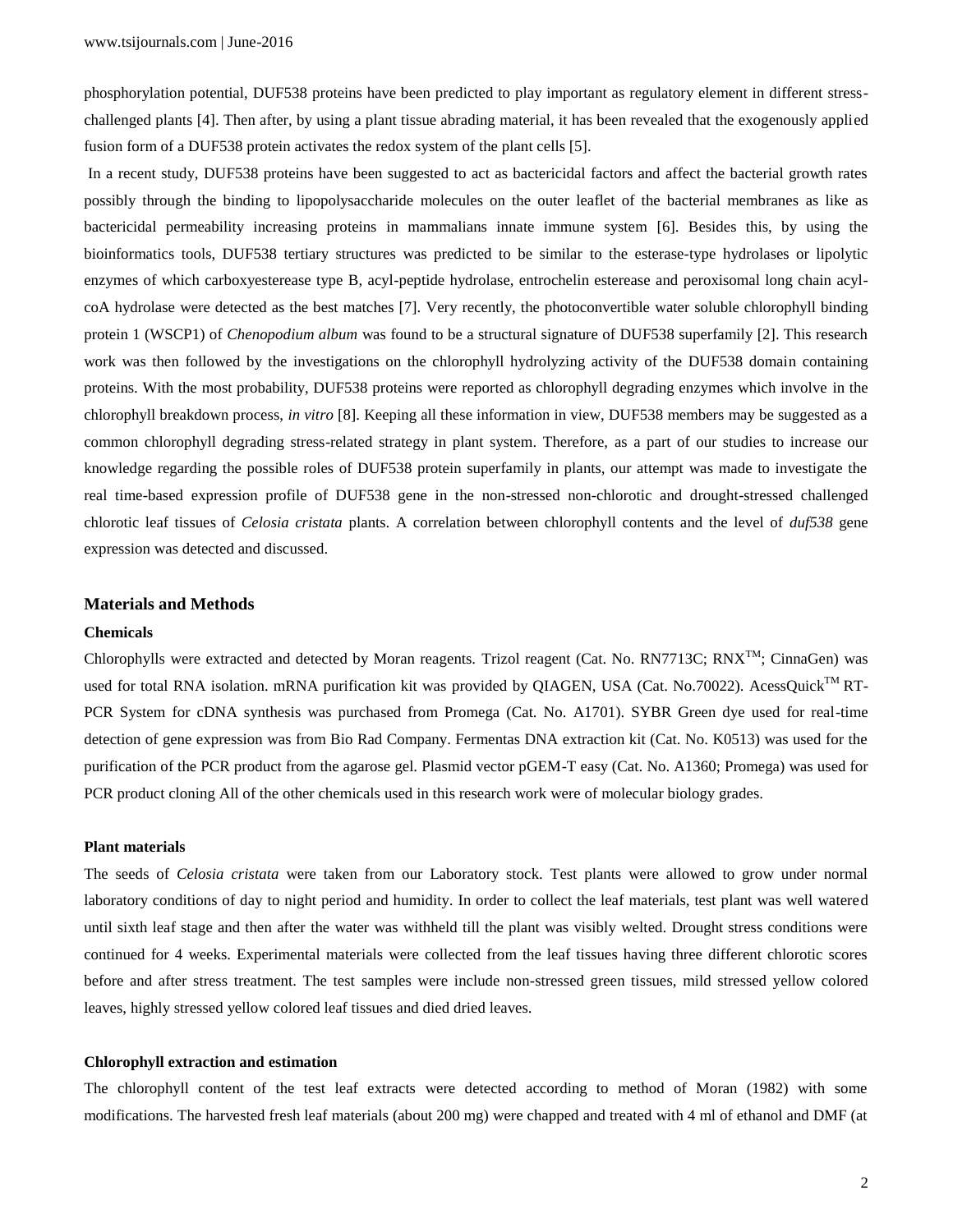the rate 1/100) at 4°C for 48 h. DMF was then removed from the mixture by using a rotary evaporator. The dried sample was dissolved in 100% methanol and it's Chlorophyll (*a*, *b*, pchl and total) contents were quantified according to the following equations:

 $Ca = 12.65A664 - 2.99A647 - 0.04A625$  $Cb = -5.48A664 + 23.44A647 - 0.97A625$  $Cp = -3.49A664 - 5.25A647 + 28.3A625$  $CT = Ca + Cb + Cp$ 

Where: Ca, Cb, Cp and CT represent the concentrations of *a*, *b*, proto and total chlorophylls.

## **Total RNA isolation and mRNA purification**

Total cellular RNA of each sample was separately isolated from test materials using Trizol reagent, separately. For this, about 0.2 g of each material was fine powdered using liquid  $N_2$  and 2 ml of Trizol reagent was added to homogenize it at room temperature (RT). 200  $\mu$  of chloroform was added to the mixture, mixed for 15 s, incubated on ice for 5 min and centrifuged at 13000 g for 15 min. The upper phase was transferred to another tube and RNA was precipitated with an equal volume of isopropanol. The pellet was washed in 1 ml of 75% ethanol, dried at RT and dissolved in 30  $\mu$ l RNase-free water. The integrity of the RNA was tested on 1% non-denaturing agarose gel using TBE running buffer. Poly  $(A^+)$  RNA was purified from the total cellular RNA using oligo dT-columns according to the protocol of the provided kit. The integrity of the purified mRNA was also analyzed by electrophoresis using 1% non-denaturing agarose gel. The quantity of the RNA in each starting material was measured spectrophotometrically [9].

## **cDNA synthesis by RT-PCR**

Specific primers used for the cDNA amplification were designed based on already reported DUF538 transcript sequence [3]. The primer sequences were designed by online internet-based Primer3 software. In order to analyze the expression pattern of DUF538 gene, the RT-PCR reactions were separately performed using one-step AcessQuick™ RT-PCR System. About 0.5  $\mu$ g of each mRNA sample was mixed with 25  $\mu$ l Master Mix (2x) and 1  $\mu$ l of correspondent primer set. The mixtures were adjusted to a final volume of 50  $\mu$ l using nuclease-free water. The reaction mixtures were incubated at 45°C for 45 min and preceded with PCR cycling. PCR was carried out after a pre-denaturation stage at 95°C for 3 min in 25 cycles. The nucleotide sequence of the used primer set and the details of PCR steps were performed as our previous work [5] and presented in Table 1.

| <b>Primer sequences</b>               |                       |  |  |
|---------------------------------------|-----------------------|--|--|
| Left primer: 5'CGACCTTCATTAATGGACC3'  |                       |  |  |
| Right primer: 5'ACTCATCCAAGCTCGCAAA3' |                       |  |  |
| <b>PCR</b> amplification steps        |                       |  |  |
| Denaturation:                         | $95^{\circ}$ C / 1min |  |  |
| Annealing:                            | 55°C / 1min L         |  |  |
| Extension:                            | 72°C / 1.5min         |  |  |
| Final Extension:                      | 72°C / 10min          |  |  |

|  |                         | Table 1. Primer set & PCR amplification steps |  |
|--|-------------------------|-----------------------------------------------|--|
|  | <b>Primer sequences</b> |                                               |  |

Primer sequences were designed by Primer3 software at: http// www.primer3plus.com/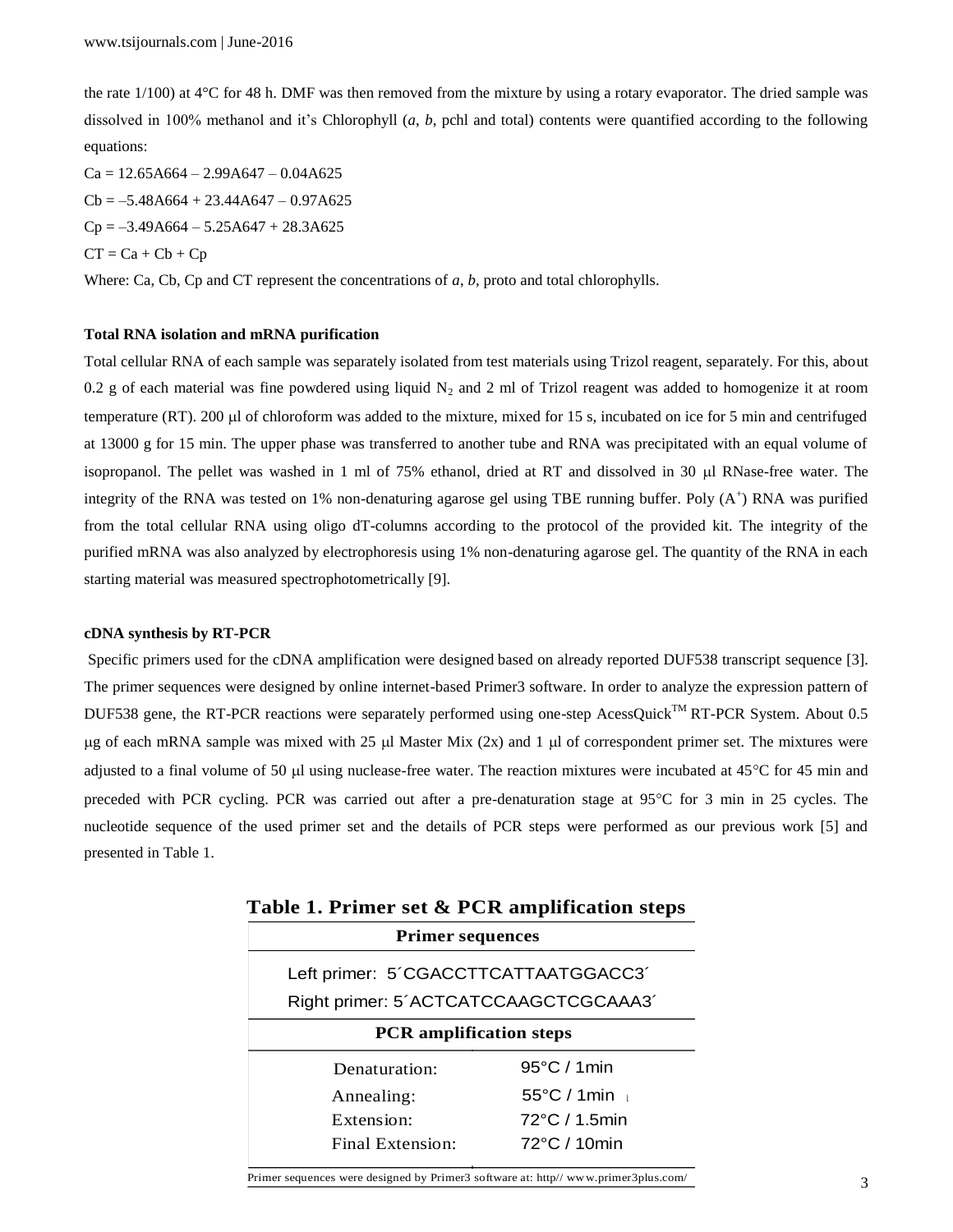In the next step, the amplified products were extracted from the agarose gel, cloned in pGEM-T easy cloning vector [9]. The cloned fragments proceeded for the sequencing in Microsynth DNA sequencing center at Switzerland.

#### **Real time-based gene expression analysis**

The expression level of the DUF538 transcripts in test samples were analyzed by real-time RT-PCR using iQ SYBR Green super mix (Bio Rad) on Miniopticon Real Time PCR Detection System (Bio Rad). Experiments were performed in three replicates and the mean values of the data were presented. All the expression data were normalized by adjusting the expression level of actin gene in test samples and the relative fold expression was calculated using the  $2^{-\Delta X}$  value [10]. Each experiment was carried out with three replications using the same starting materials and experimental conditions. Data points on the graphs represent the mean values  $\pm$  SD of replicates.

#### **Sequence analysis of the isolated cDNAs**

The nucleotide sequences of the amplified cDNAs were analyzed by computing at BLAST (Basic Local Alignment Search Tool) at <http://www.ncbi.nlm.blast.com/> and CLASTALW sequence alignment software at <http://www.genome.jp/> and *Expasy* proteomic tools at<http://www.expasy.org/tools/>

## **Results and Discussion**

DUF538 proteins are recently known to have the structural and functional signatures of bactericidal proteins in the immune system of mammalians [6] and the type 1 water soluble chlorophyll binding proteins in the photosynthetic apparatus of plants [2]. Our survey revealed that both the bactericidal and chlorophyll binding proteins belong to stress-related proteins that are able to bind the lipid compounds or their derivatives [11,12]. Very recently, DUF538 protein superfamily was found to be a member of hydrolase enzymes that degrades chlorophyll molecules, *in vitro*. It was reported that DUF538 proteins like to chlorophylases contain the hydrolase fold characteristic of enzymes that catalyze ester hydrolysis [8]. The computational analysis revealed that DUF538 superfamily belongs to carboxyesterases [\(EC](http://en.wikipedia.org/wiki/Enzyme_Commission_number) [3.1.1.1\)](http://enzyme.expasy.org/EC/3.1.1.1). Considering chlorophyll structure as an aromatic carboxylic ester, the carboxyesterase activity towards chlorophyll molecules for DUF538 proteins could be acceptable. Following these computational and *in vitro* experimental findings, our attempt was made to analyze the real time expression pattern of *duf538* gene in green and chlorotic leaf materials to identify the possible correlation between *duf538* gene activity or its deduced product and the chlorophyll contents of the leaves. In compare to the green control sample, the chlorophyll contents of the test samples were assessed to be 70%, 30% and 30% and 6% in Lowly, Mildly, highly stressed leaf samples and dried died sample, respectively (Figure 1). Parallel to the chlorophyll assays, the presence and the level of *duf538* gene expression was analyzed in the same three differently scored drought-stressed chlorotic leaves as well as the non-stressed green leaves and dried died leaf materials of Celosia plant using real-time gene expression method. All data were normalized by actin expression and related to the green sample as control using  $2^{-\Delta X^{\tau}}$  values. The results showed that parallel to a decrease in chlorophyll content in each test sample, an increase is detectable in the expression level of *duf538* (Figure 2). The expression levels of *duf538* gene showed 2.4, 3.5 and 4.3 folds increase when the chlorophyll contents of the chlorotic leaf samples decreased to the levels of 70%, 50% and 30%, respectively. This experiment result indicated that DUF538 protein superfamily might play an important role in chlorophyll breakdown process *in vivo*. The relevance of the *duf538* gene expression level to the stress severity and chlorophyll content in test leaf materials reveals that DUF538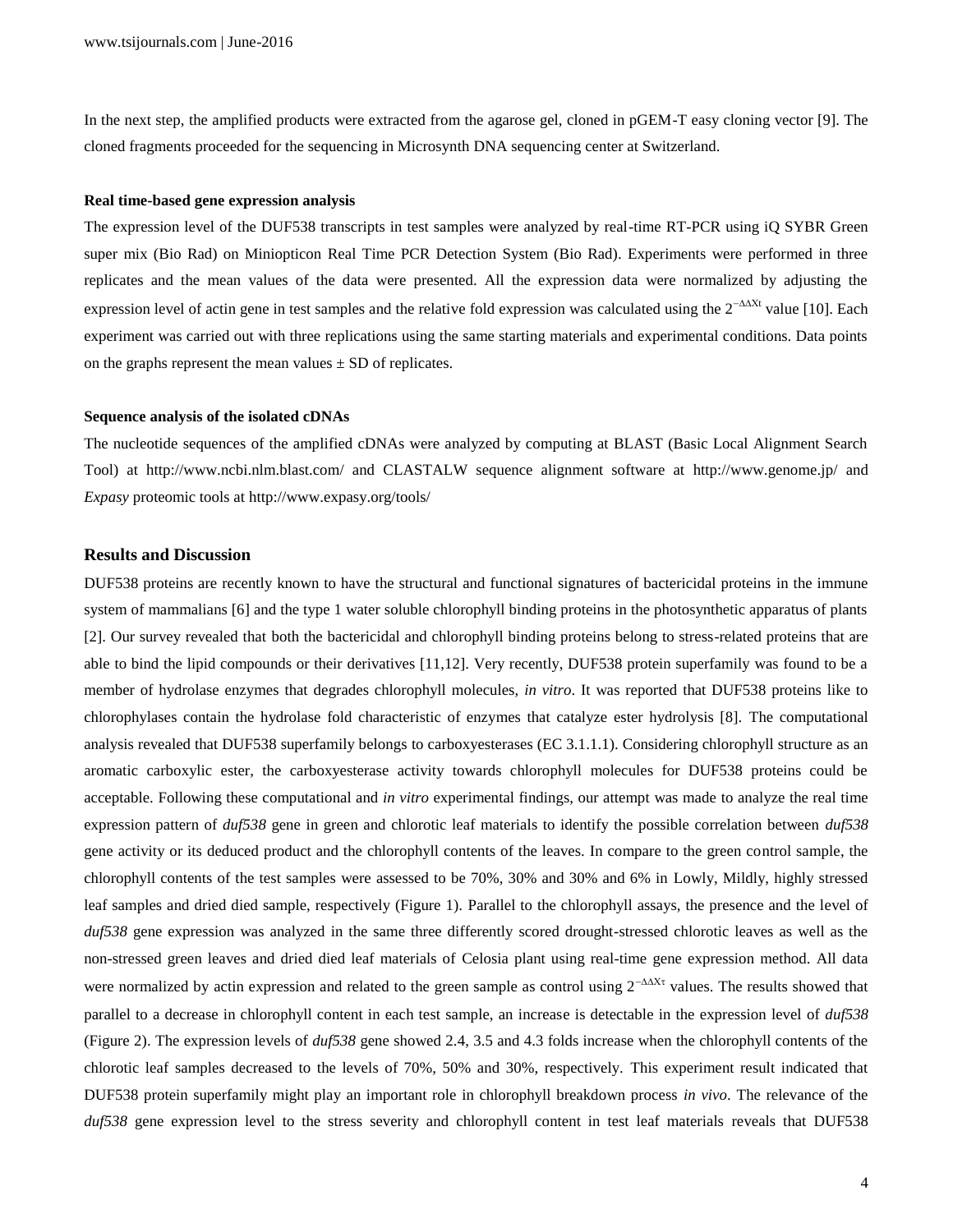members might be induced to act as defense mechanism through the degradation of chlorophyll molecules under stress conditions, *in vivo.*



**Figure 1: Chlorophyll assessment.** The chlorophyll contents of the test samples were assessed by using Moran method and expressed as the percentage.

N: Non-stressed leaf sample; S1: Lowly stressed leaf sample; S2: Mildly stressed leaf; S3: highly stressed leaf sample D:

Died leaf sample. Data presented as the mean values of three replicates  $\pm$  SD



**Figure 2: Real-time based expression analysis of** *duf538* **transcript.** Expression level of *duf538* gene was analyzed in three differently scored chlorotic leaf tissues of Celosia plant grown under drought stress by using iQ SYBR Green dye.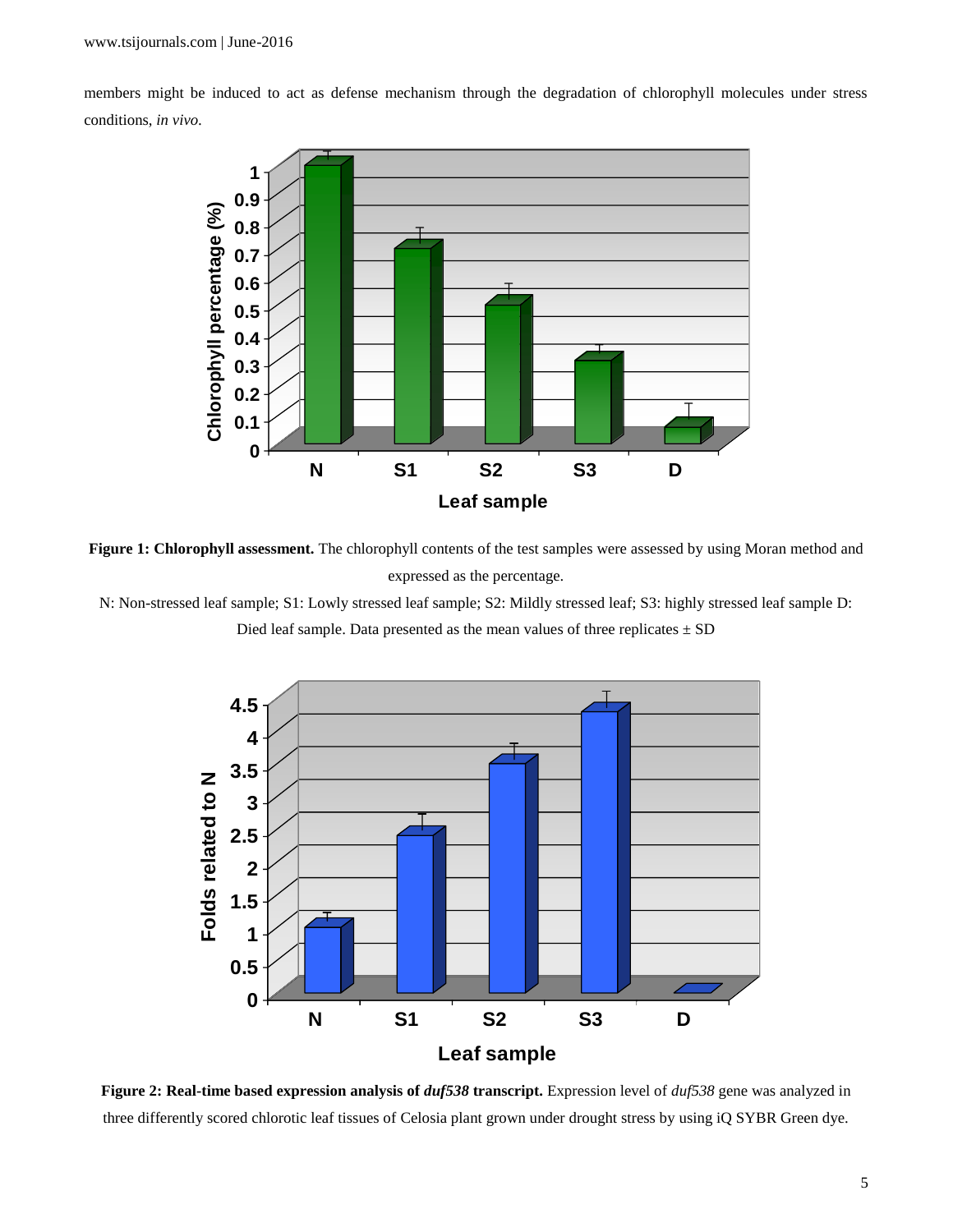N: Non-stressed leaf sample; S1: Lowly stressed leaf sample; S2: Mildly stressed leaf; S3: highly stressed leaf sample D: Died leaf sample. Data presented as the mean values of three replicates  $\pm$  SD.

The gene expression of a DUF538 protein had been initially identified from mild drought-stressed Populus leaves (GenBank acc. no. CU232042). Then after, the expression of Celosia leaf *duf538* gene had been examined under drought stress conditions by using basic RT-PCR method through a time-course experiment [3]. However, the results of the present work by using real time detection method with regard to chlorophyll contents of the test samples clearly revealed that there is a reverse correlation between *duf538* gene activity of the leaves and their chlorophyll contents*, in vivo* (Figure 2). Despite chlorophyll biosynthetic pathway, our information about its catabolism is still very low. The relevance of the chlorophyll breakdown to the leaf senescence, fruit ripening and stress responses has been massively reported in plants. But, whether this process is only carried out via the hydrolytic activity of chlorophyllase enzyme is not yet clear. Chlorophyllase (EC 3.1.1.14), is the first enzyme in the chlorophyll degradation pathway [13,14]. Its relevance to all chlorophyll breakdown processes is unclear. Fang group has already reported that the loss of chlorophylls in senescing leaves is not directly related to the activity of Chlorophyllase [15]. It has been also shown that plant leaf chlorosis elicited by *Diuraphis noxia* feeding is different from the activity of chlorophyllase [16]. Besides these, it has been suggested that *Arabidopsis thaliana* chlorophyllases are not required for senescence-related chlorophyll breakdown *in vivo* [17]. This controversy reveals that the chlorophyll catabolism is still obscure process in plant system and needs to be more identified.

Based on our present experimental data along with the considering of DUF538 as a common stress-related protein in photosynthesizing organisms, a different type of catabolic pathway with regard to DUF538 activity may be proposed for the chlorophyll degradation in stress-challenged plants. This suggestion will open a new gate for functional studies on DUF538 protein members with regard to the chlorophyll breakdown processes of plants, *in vivo*.

#### **Acknowledgement**

The author of this paper is thankful to the Research Institute for Fundamental Sciences (*RIFS*), University of Tabriz for the financial support.

# **References**

1. Gholizadeh A (2011) Heterologous expression of stress-responsive DUF538 domain containing protein and its morphobiochemical consequences. Protein J 30: 351-358.

2. Takahashi S, Yoshikawa M, Kamada A, Ohtsuki T, Uchida A, et al. (2013) The photoconvertible water-soluble chlorophyll-binding protein of *Chenopodium album* is a member of DUF538, a superfamily that distributes in Embryophyta. J Plant Physiol 170: 1549-1552.

3. Gholizadeh A, baghbanKohnehrouz B (2010) Russ J Plant Physiol 57: 247.

4. Nakagami H, Sugiyama N, Mochida K, Daudi A, Yoshida Y, et al. (2010) Large-scale comparative phosphoproteomics identifies conserved phosphorylation sites in plants. Plant Physiol 153: 1161-1174.

5. Gholizadeh A (2011) Heterologous expression of stress-responsive DUF538 domain containing protein and its morphobiochemical consequences. Protein J 30: 351-358.